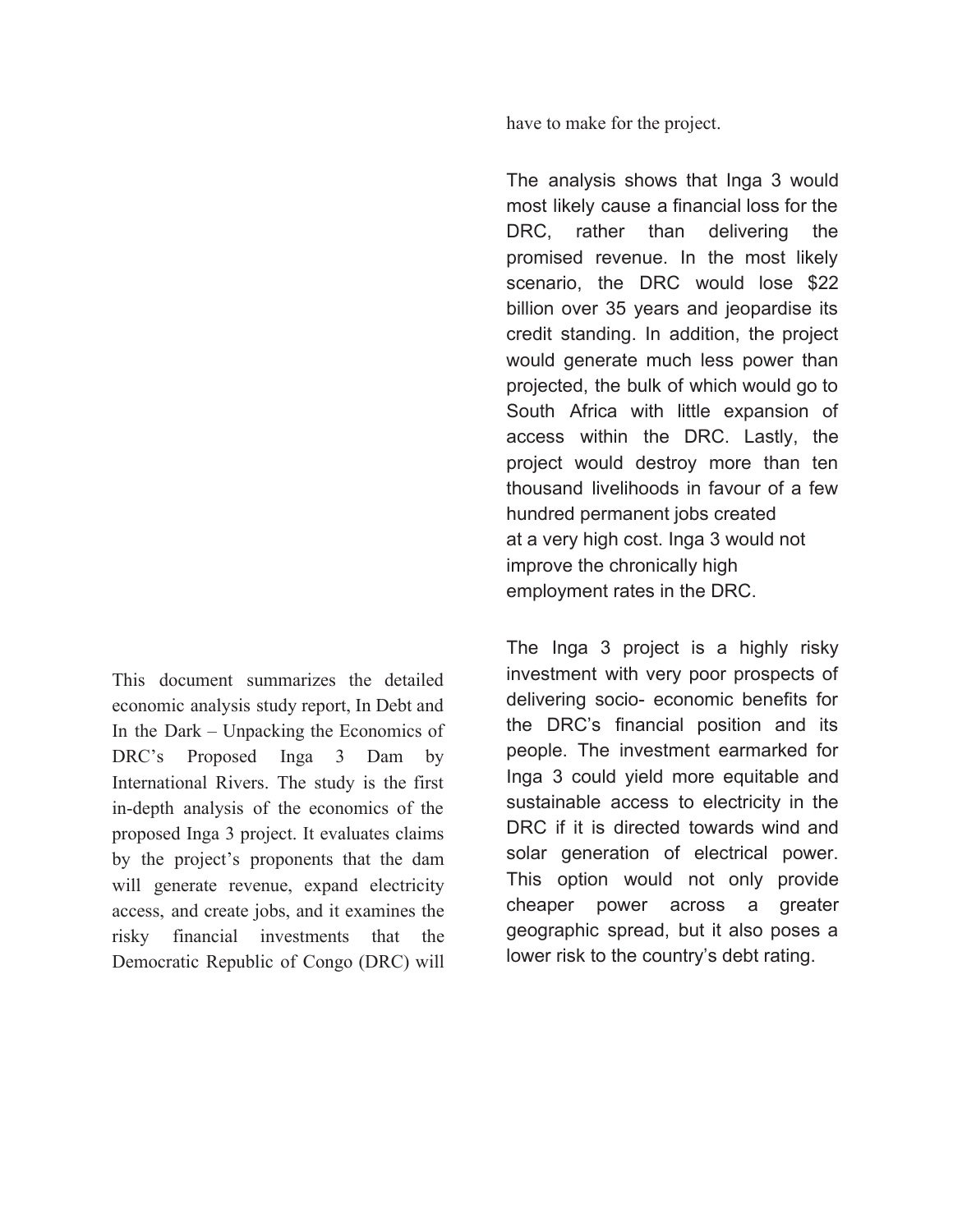CONGO RIVER | Sunrise Photo credit: Wikipedia

### 1. Introduction and

### **Background**

#### 1.1 The Grand Inga and Inga 3 projects

The proposed Inga 3 Dam would be built on the Congo River as the first in a planned series of hydropower projects, collectively referred to as the Grand Inga. The grand scheme is anticipated to provide a total of 40 MW of power not only to the DRC but also other countries on the African continent. The bulk of Inga 3's production is earmarked for South Africa, with the remainder to be shared between Kinshasa and the mines in Katanga Province.

#### 1.2 Approach to the analysis

The analysis draws on empirical evidence of the performance of similar hydropower projects all over the world to lay out a set of five possible scenarios for Inga 3. The scenarios range from an optimistic best-case to a pessimistic worst- case scenario. The project proponents have made claims based on the best-case scenario, under which the Inga 3 is expected to:

• Generate revenues that the government can allocate to poverty reduction programmes;

• Provide electricity to more people in the DRC; and

• Create jobs in a country that has a long history of a high unemployment rate.

The analysis examines the prospects of these anticipated benefits under each of the five scenarios.

## 2. Examining The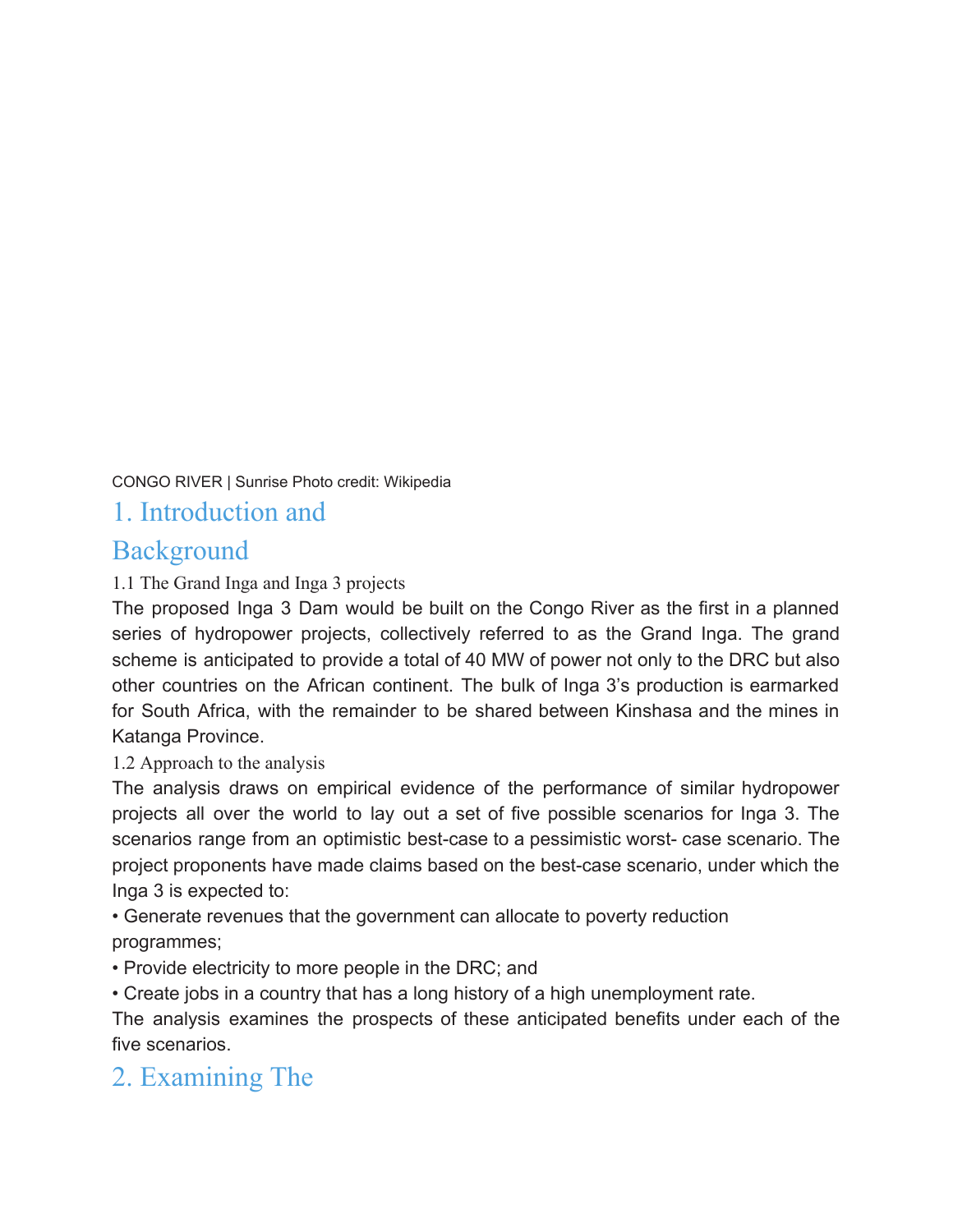## Different Scenarios

2.1 Overview of the possible project scenarios

The five possible scenarios are best, good, median, worse and worst case. The median scenario represents the most realistic assumptions of the project's performance<sup>1</sup>. The best and worst-case scenarios, both highly unlikely but not impossible, represent the two extremes of favourable and unfavourable conditions respectively. Table 1 summarises the scenarios and socio-economic outcomes under each.

In the median case scenario - the best estimate of what would happen based on the reasoned scenarios above- DRC would experience a \$618 million loss each year from Inga 3

Table 1. Scenarios and their associated socio-economic outcomes

Conditions and assumptions Revenue

(Per Year)

<sup>1</sup> These most realistic assumptions on conditions and outcomes are derived from the analysis of previous projects,

the financial position of the DRC and other evidence on job creation.

Electricity available for the DRC

1 Best U.S. \$12 billion cost, low cost finance, 80% Capacity Factor, 7 cents per kWh to South Africa, 12

cents for the mines and 7.87 cents for Kinshasa residents \$749 million 994 MW

2 Good \$14 billion cost, 75% Capacity Factor \$78 million <sup>692</sup> MW

3 Median

(Most likely) \$16 billion cost (30% overrun), 70% Capacity Factor Loss of \$618 million 388 MW  $_A$  Worse \$20.4 billion cost, 65% Capacity Factor Loss of

\$1,501 million 79 MW 5 Worst \$24 billion cost (100% overrun), 60% Capacity Factor,

highest transmission losses Loss of \$2,078 million 0 MW 2.2 Projected benefits under the

different scenarios

**promised revenue**

#### **2.2.1 Inga 3 will not generate the**

The generation of revenue declines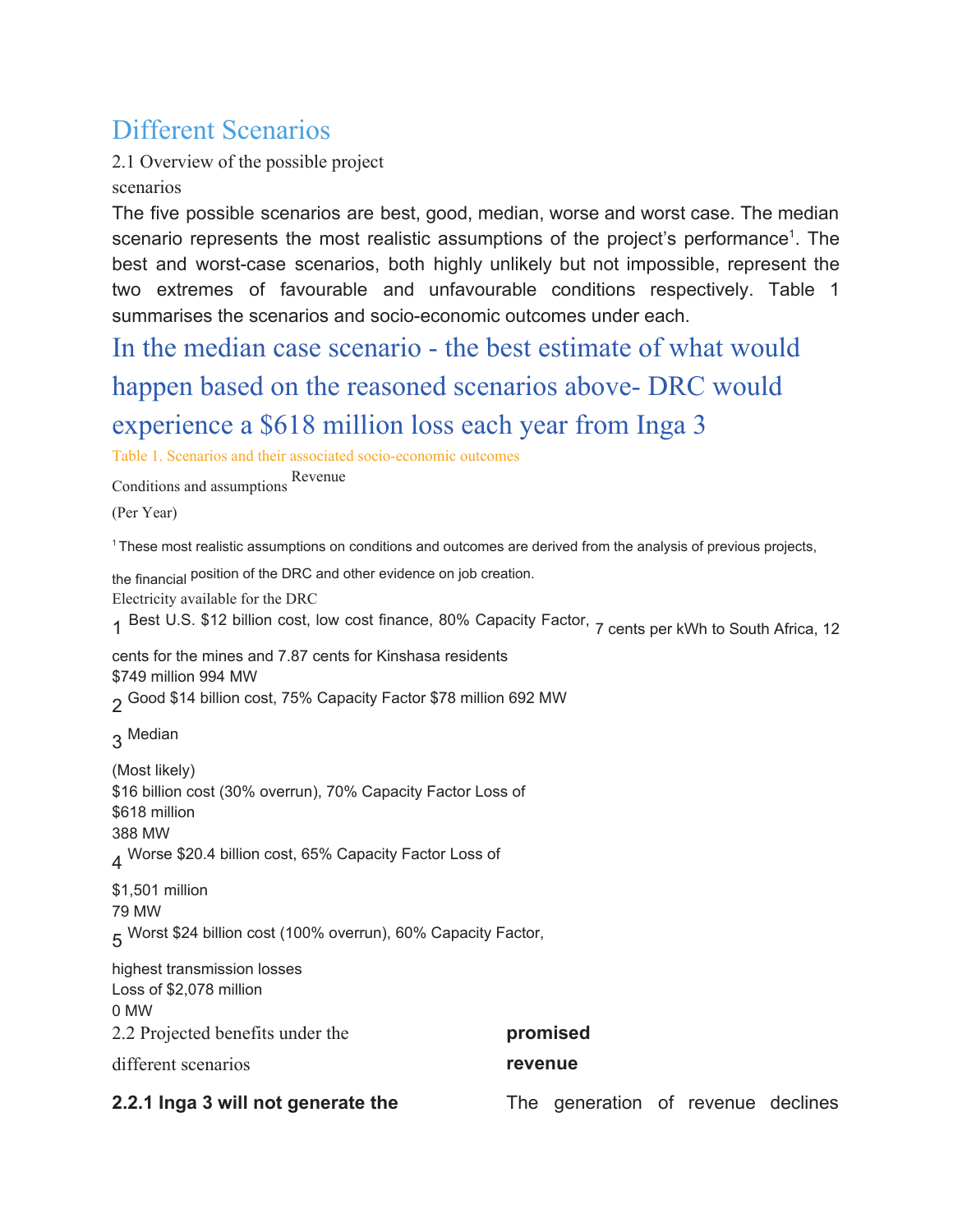sharply from the best to the worst case<sup>2</sup>. The best-case scenario assumes that the project will be built on time, on budget at a conservative cost of U.S. \$12 billion, with low interest rates that will not increase over 35 years. It also assumes the dam will operate at a high capacity of 86% and sell the power at competitive rates (Table  $1)^3$ . However, the evidence from other projects and previous experience with Inga 1 and 2 contradict these claims. They show that:

• Time and cost overruns are inevitable in projects of this nature and scale<sup>4</sup>;

• Inga projects have a demonstrated history of time and cost overruns; and

• Operation at such high capacity (86%) is highly unlikely. The world's most efficient hydro plants operate at 70% efficiency, with the average being 44%. This will impact the total revenue that can be realised.

In addition to the above, the selling price of the electricity is not guaranteed, as the agreement with South Africa does not include a tariff. In addition, the mines in Katanga Province are already paying between U.S. 10 and 12 cents per kWh for their power. Therefore, there is a high likelihood that the power to the mines and South Africa will eventually be sold at much lower prices than projected<sup>5</sup> as there is no need for the mining companies to pay the 12 cents per kWH projected in the best-case scenario.

#### **2.2.2 Inga 3 will provide limited if any expansion**

#### **of electricity access within the DRC**

Inga 3 is unlikely to deliver the projected 4,000+ MW; an average of 3,329 MW is more likely. Further, South Africa is expecting to receive an allocation of 2,500 MW. This means that in reality, it would take up more than the projected proportion of the production, thus reducing the amount of power available to the DRC. Therefore, in the median, most likely scenario, only 3% of the production from Inga 3 will be available to non- mining businesses and residents of Kinshasa. This translates to additional access for only 340,000 people in Kinshasa only, in a country where between 84% and 86.5% of the population do not have access to electricity. There would be no increase in access in any other areas. In the worst-case scenario, domestic consumers would receive no additional power at all. Increased electricity access, if any, will therefore most likely be very limited.

### **2.2.3 Inga 3 will destroy more livelihoods than it**

#### **creates**

Project proponents estimate Inga 3 will create up to seven thousand temporary jobs at the peak of project construction. After construction, only a few hundred direct permanent jobs will remain, at a cost of U.S. \$5 million in concession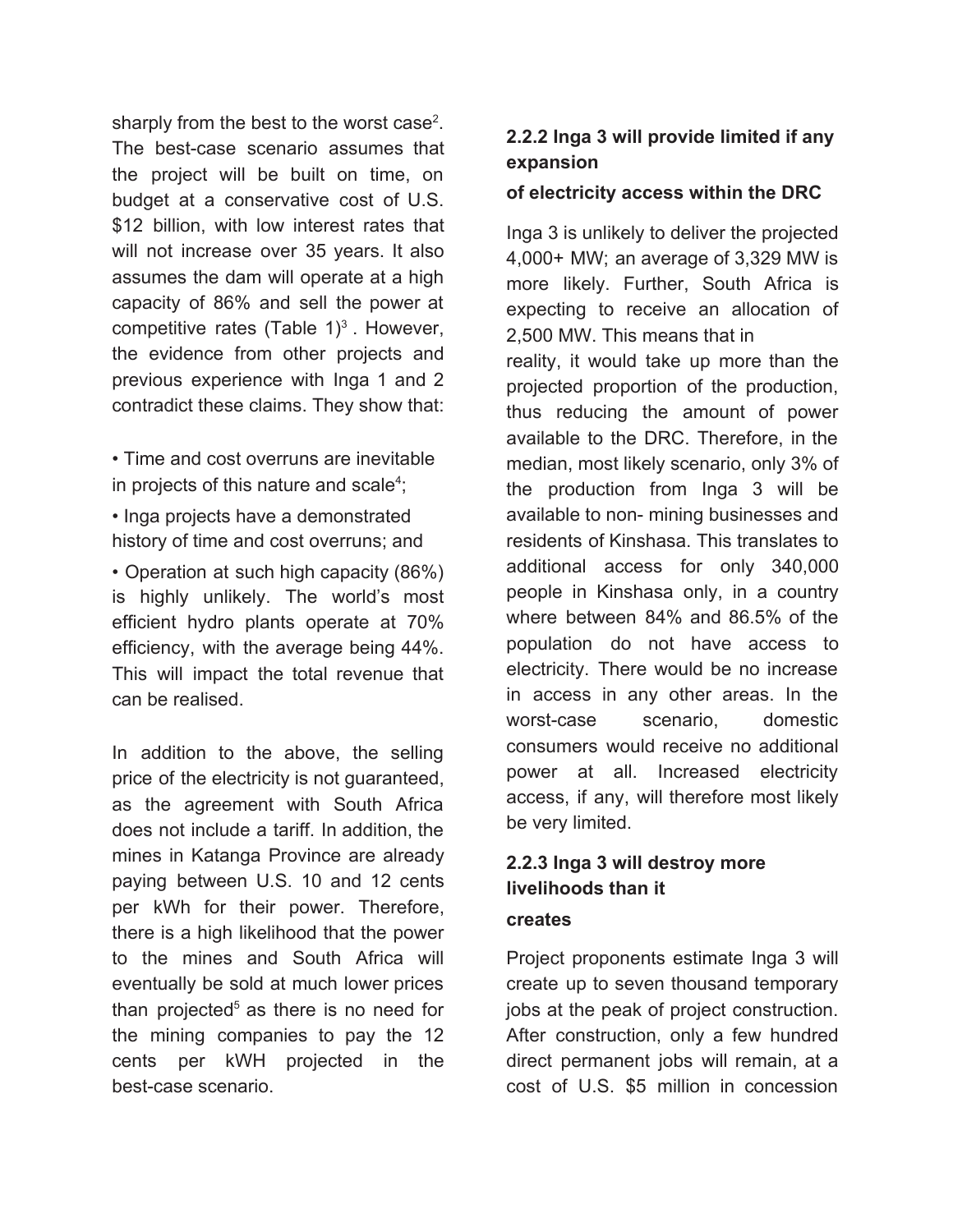loans per job. Similarly, the temporary jobs will cost \$1 million dollars each. On the other hand, Inga 3 will displace and destroy the livelihoods of more than 10,000 people. The Inga 3 project would also have to compensate those impacted by the dam, thereby increasing costs. These costs, expected to be substantial, are not included in the analysis.

#### BARAGE INGA | Congo River

 $2$  The revenue calculation for each scenario took into account price, amount of power sold, technical losses as well as construction, operating and borrowing costs. <sup>3</sup> The researchers argue that there is a likelihood that part of the returns would go to private investors as profit, as opposed to revenue for the government. <sup>4</sup> The estimate is a median cost overrun of 30% and a mean of 70%. The larger projects experience greater percentage overrun. The transmission line to South Africa will be the longest in the world and longer lines experience greater overruns. <sup>5</sup> There have been

assertions that political considerations may lead the DRC to accept low tariffs from South Africa.

# 3. Inga 3: An Ill Advised and Risky Investment for the DRC

Financing the Inga 3 is a huge

economic risk for the DRC, particularly in light of the unequal sharing of benefits. Even in the best-case scenario, South Africa will take more than half of the power, and up to 100% in the worst-case scenario<sup>6</sup>, with no reasonable prospects of revenue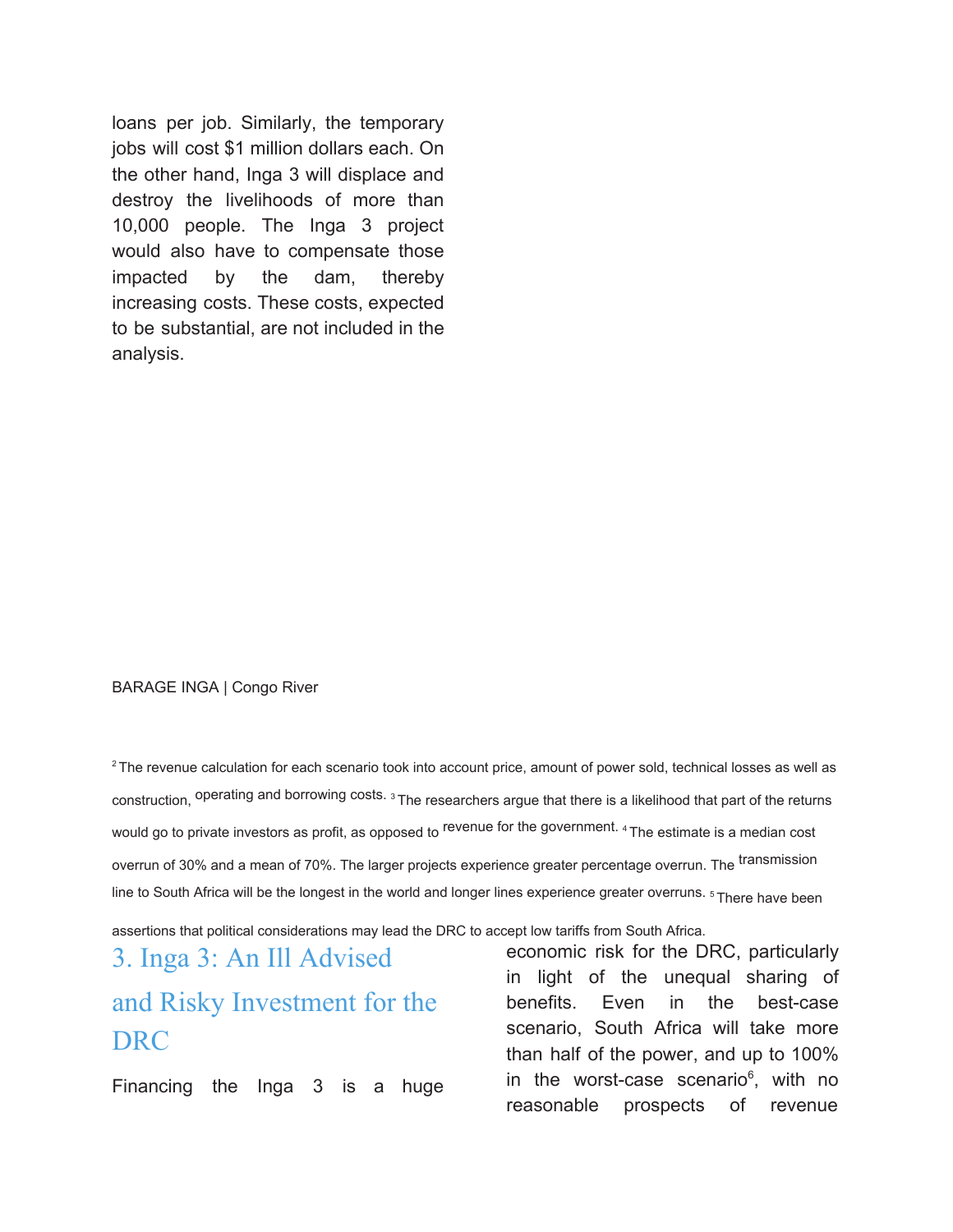generation to support the DRC's social and economic advancement.

Revenues from Inga 3 would not cover the DRC government's debt payments for the project, let alone constitute a windfall for the government

The DRC government will need to externally finance its contribution to the Inga 3, which poses grave threats to its debt rating. External financing for Inga 3 would, depending on the scenario, take the country's debt to between \$9.5 and \$12.5 billion. The International **Monetary** 

Fund (IMF) and World Bank could thus move DRC's rating from moderate to high risk of debt distress. The sheer amount of the loans would also reduce the DRC's borrowing opportunities. The increased indebtedness and risk of debt distress would reduce the opportunities for lower-interest loans. This would plunge the Congolese people further

into the cycle of poverty and external debt.

# 4. Alternative Electrification Investment **Options**

The low rates of access to electrical power negatively impact the DRC's overall development and advancement. Decision-makers could increase electricity access in the DRC using other less risky, more equitable options.

If the DRC moved forward with Inga 3, it would be expected to contribute 25% to project costs: \$3 billion in the best-case scenario. If DRC made an investment of \$3 billion into micro-hydro and solar generation, it could increase electricity consumption by 48% and reach an additional 2.7 million Congolese people spread across the country. Investment in mini hydro generation is the most attractive option, with significantly cheaper electricity (1.8 and 3.1 US cents per kWh), followed by solar PV. (April 2019)

<sup>6</sup> Which in any case still assumes a higher than average production capacity.

## Acknowledgements

International Rivers acknowledges Mr. Tim Jones, the research economist who carried out the analysis and produced the detailed report, *"In Debt and In the Dark – Unpacking the Economics of DRC's Proposed Inga 3 Dam."*